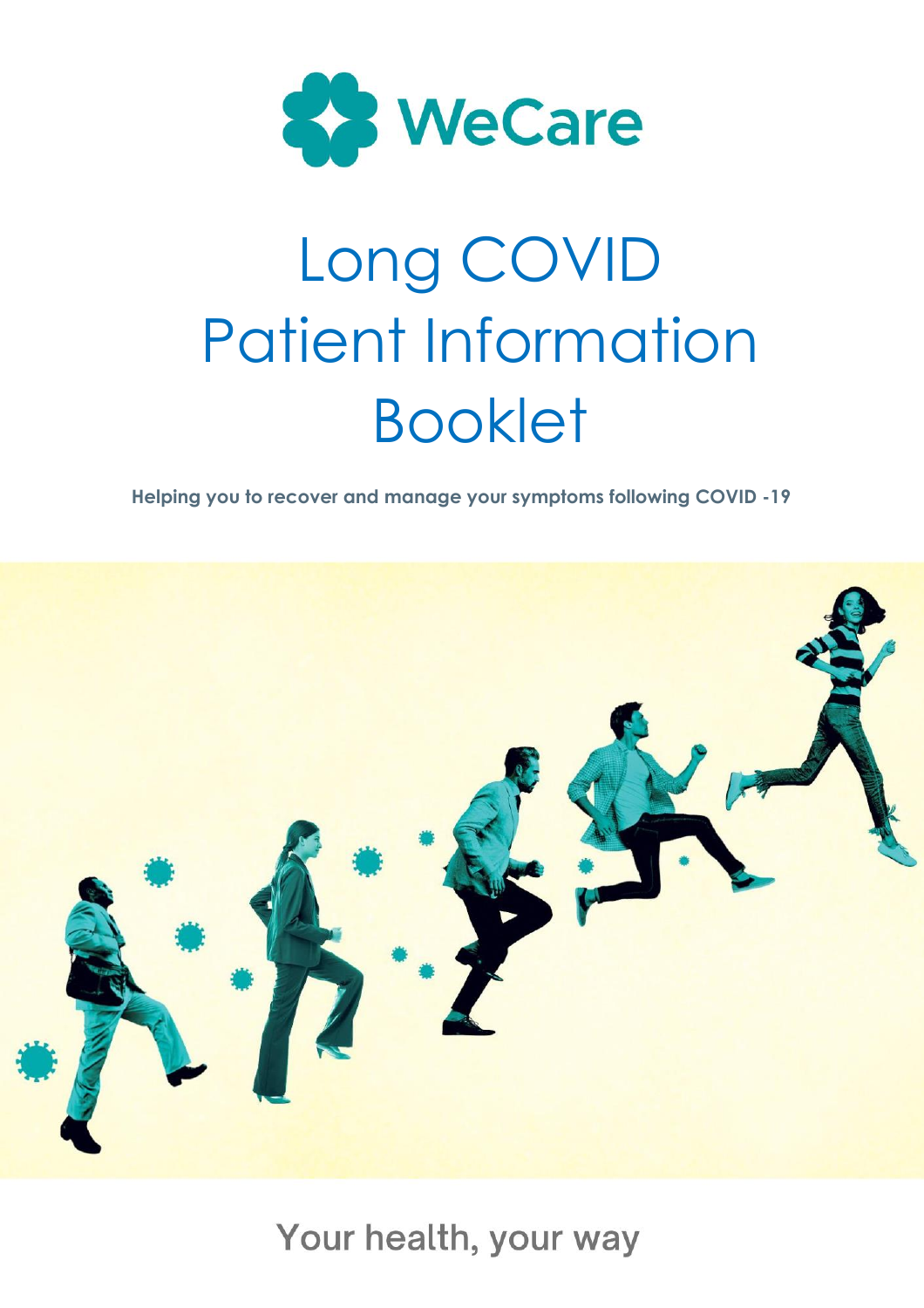

## **What is Long COVID?**

The length of time that it takes to recover from COVID-19 varies from person to person. For most people it will be days or couple of weeks. However, for some people, symptoms can last several weeks or months after the infection has gone, this is commonly called "Long COVID". The chances of having long-term symptoms does not seem to be linked to how ill you are when you first get COVID-19. People who had mild symptoms at first can still have long-term problems.

Symptoms include:

.

- Severe fatigue
- Chest pain or tightness
- Ongoing breathlessness
- Muscle/joint pain
- Post viral cough
- Changes to taste and smell
- Nausea/abdominal symptoms
- Difficulties with memory/confusion
- Depression/anxiety

This might make it more difficult to do the things you are normally able to do, such as housework, having a wash, getting dressed or walking up and down the stairs.

## **What causes Long COVID**

Long COVID is still new, and we don't know why it happens. It could be that the initial infection sends some people's immune systems into overdrive, meaning they attack not just the virus but their own organs. The virus entering and damaging our cells might explain some symptoms like a loss of smell and taste, while damage to blood vessels could, for example, contribute to heart problems.

## **How do you treat Long COVID**

Currently there are no proven drug treatments to reduce the duration of the illness. Focus of treatment is to manage symptoms and gradually increase activity where possible. This booklet will help you manage your symptoms form home to help with your Long COVID recovery.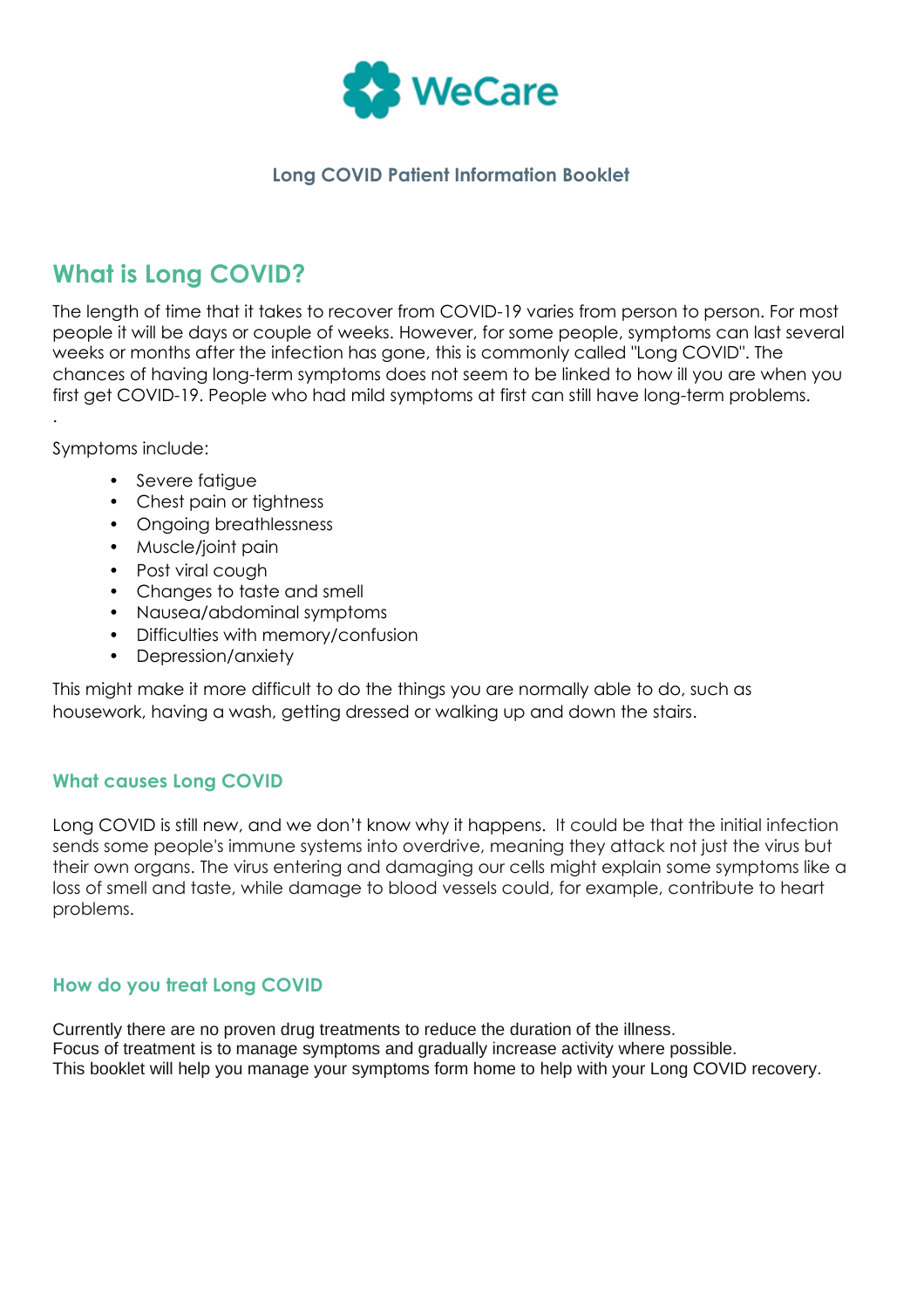

#### **Ways to help you manage your symptoms**

There are several rehabilitation exercises and techniques you can do at home to help with your Long COVID symptoms and help you recover faster.

#### **Breathlessness**

These positions can help ease your breathlessness and can be used when resting or when mobilising:

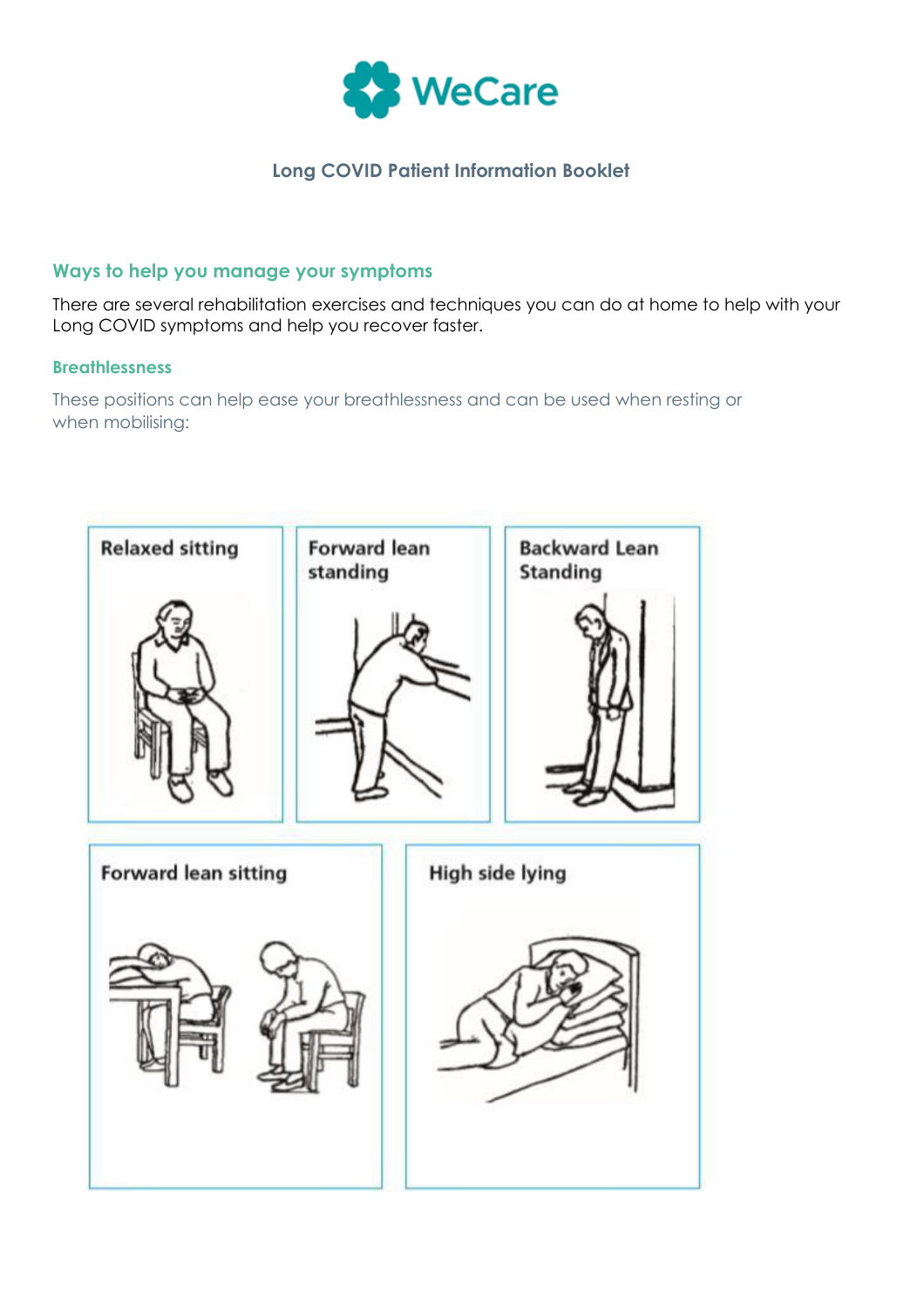

#### **Breathing Exercises**

The following exercises can help you manage your breathlessness and reduce its impact on your everyday activities:

- Take a slow breath in through your nose
- Try to relax your shoulders and neck
- Allow the air to fill up from the bottom of your lungs to the top of your chest
- Breathe gently out through pursed lips (as if you were going to blow out a candle) to create space for the next breath in

Keeping cool by opening a window and using a wet flannel to cool the area around your nose and mouth this can reduced the sensation of breathlessness.

#### **Managing your Cough**

- Stay hydrated take small sips, one after the other, avoid taking large sips
- Drink warm honey and lemon or another warm drink, this can help to soothe the throat
- Steam inhalation pour hot water into a bowl and put your head over the bowl. If comfortable, cover your head and bowl with a towel

#### **Exercises to help clear your chest**

Using an Active Cycle of Breathing Technique (ACBT) exercise consisting of three breathing exercises can help clear the mucus off your chest:

#### **1. Breathing control**

- Gentle, relaxed breathing with your shoulders relaxed
- **2. Deep breaths**
	- Breath in slowly and deeply
	- Gently breath out without forcing it
	- Repeat 3-4 times only (too many can make you feel dizzy)

#### **3. Forced expiration techniques (Huff)**

- Take a medium sized breath in
- Breath out forcefully for a short time
- Keep your mouth open and use your stomach and chest muscles
- Think 'huffing' a mirror to polish it
- Repeat 1-2 times
- Always finish on a cough or huff
- Stop when your huff is dry on two consecutive cycles

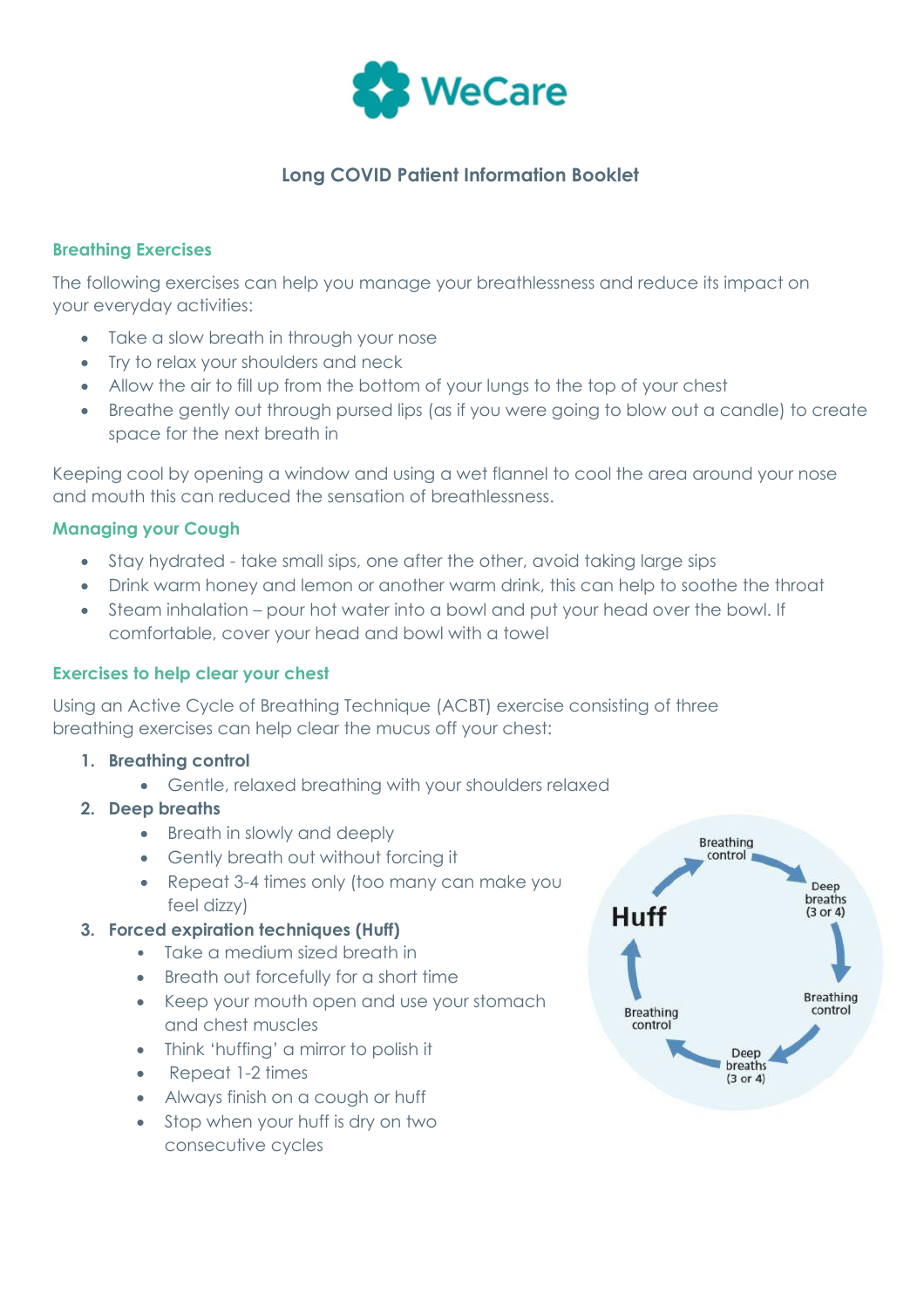

#### **How often and how long?**

- Continue to do until you feel your chest is clearer
- Clear as much mucus as you can without becoming exhausted
- Perform for at least 10 minutes, but no longer than 30 minutes
- If productive 2-3 times per day

Use the following positions, along with ACBT to help clear your chest.

#### **However:**

- don't use immediately before or after a meal
- stop if you have any side effects
- chose the position below that you feel would best drain your lungs, you can do this in discussion with a health care professional
- speak to a heath care professional before doing this if have
	- o Nausea
	- o Acid Reflux
	- o Become significantly breathless
	- o Have blood in your phlegm
	- o Have a recent chest, spine or rib injury
	- o Feel wheezy

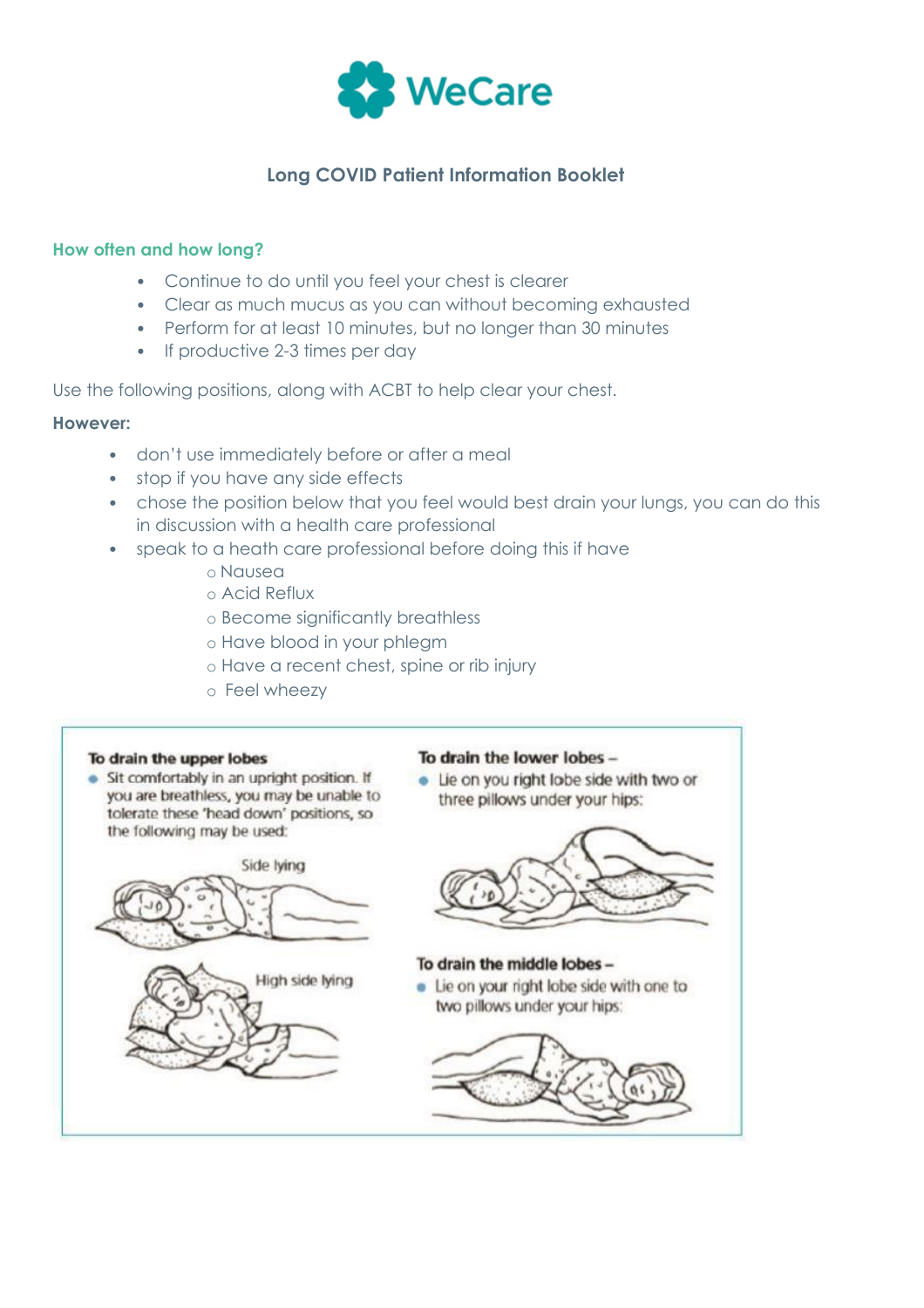

## **Fatigue Management**

You are likely to find that your energy levels fluctuate from day to day.

Use the '3 Ps' to help manage this:

- **1. Prioritise**
	- Think about what you want to achieve in your day
	- Does it need to be done today?
	- What can you ask a family member to help you with?
- **2. Plan**
	- Gather all the items you will require for the task
	- Think about how you can break the task down in small sections
	- Think about the time you are at your best to complete the activity
	- Plan the activity on a day you have support around you
- **3. Pace**
	- Allow enough time
	- Rest regularly
	- Sit and rest where you can
	- Use equipment to help

#### **Emotional Support**

The experience of having Long COVID can be very frightening. It is very understandable that the experience may have an emotional impact. Anxiety and Depression can also be a biological symptom to a Long COVID.

Whether you have had mild or more severe symptoms, these are some common difficulties that you may be having:

- Feeling anxious when breathless
- Worries about health or about family or friends getting ill
- Feeling low in mood
- Poor sleep
- Money / housing / employment worries

#### **What can help?**

- Avoid watching too much news or social media if it is making you feel anxious, try limiting yourself to looking at the news once a day
- Speak to family and friends
- Try to do activities that you find enjoyable and relaxing
- Don't be too hard on yourself if there are some things that you are finding harder to do, remind yourself that recovery takes time
- Focus on what is in your control like eating well

If you continue to feel overwhelmed by your symptoms speak to your GP.